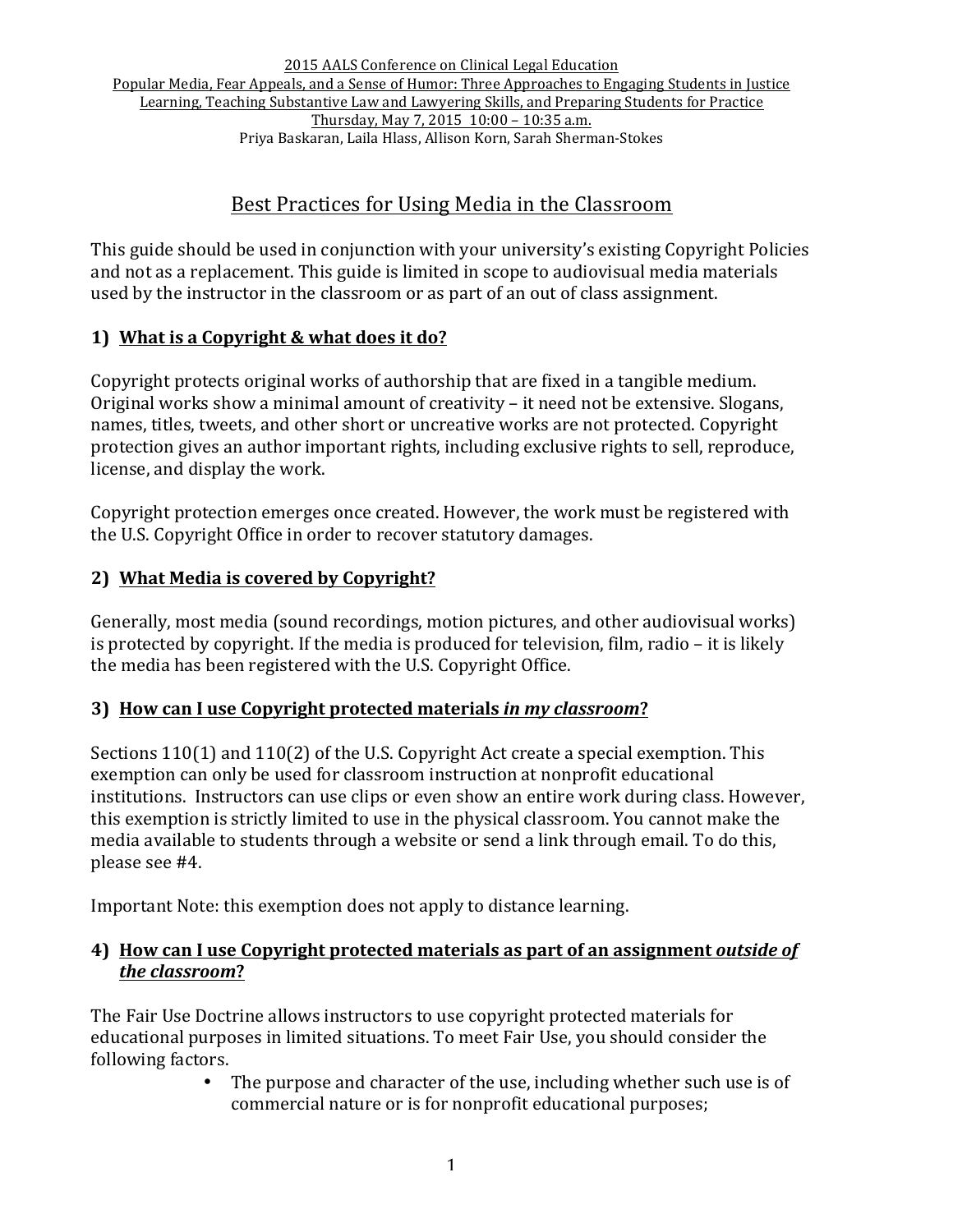2015 AALS Conference on Clinical Legal Education Popular Media, Fear Appeals, and a Sense of Humor: Three Approaches to Engaging Students in Justice Learning, Teaching Substantive Law and Lawyering Skills, and Preparing Students for Practice Thursday, May 7, 2015 10:00 - 10:35 a.m.

Priya Baskaran, Laila Hlass, Allison Korn, Sarah Sherman-Stokes

- The nature of the copyrighted media;
- The amount and substantiality of the portion used by the instructor in relation to the copyrighted media as a whole;
- The effect of the use upon the potential market for, or value of, the copyrighted media:

You do not need to meet all four factors to qualify for Fair Use. At minimum, you should always use the media in connection with an educational purpose, use only a portion of the media, and share it through the means discussed below to limit any adverse effects on the value of the media.

#### Best Practices for use outside of the classroom:

- Always share the link on your course website instead of circulating an email. This will prevent students or others from forwarding the media outside of the educational setting and potentially violating Copyright law. Please follow the rules listed in #5.
- Always link to a legitimate site. Avoid illegal, offshore hosting sites that stream videos in violation of Copyright law. If the media is part of a review or article on another website, please link to that URL.
	- $\circ$  For example, news and blogs will use excerpts or clips from other media as part of their article or post. Linking to the website that shows the clip and has the article is acceptable.
- Remember under Fair Use, it is always safer to use only a clip or portion of the media. Be sure to edit the material to use only the portion that is relevant to the assignment as opposed to the entire movie/show.

#### **5)** Sharing Copyright protected material on your courseware, blackboard, TWEN, or **similar course website.**

Please follow these best practices when sharing materials on your course website:

- Make sure your course website is password protected and limited to currently enrolled students. Be sure to remove permissions from previous students and regularly change your website password. These measures prevent you from violating the Fair Use Doctrine.
- Obtain the media legally by borrowing it from a library or linking to a legitimate website. You should check your university's library for materials. Libraries often obtain broad licenses on a variety of media.
- Ensure students cannot download the file, but can only stream it from your course website. This will prevent them from downloading and sharing the media in violation of Copyright law.
- Remember under Fair Use, it is always safer to use only a clip or portion of the media. Be sure to edit the material to use only the portion that is relevant to the assignment as opposed to the entire movie/show.